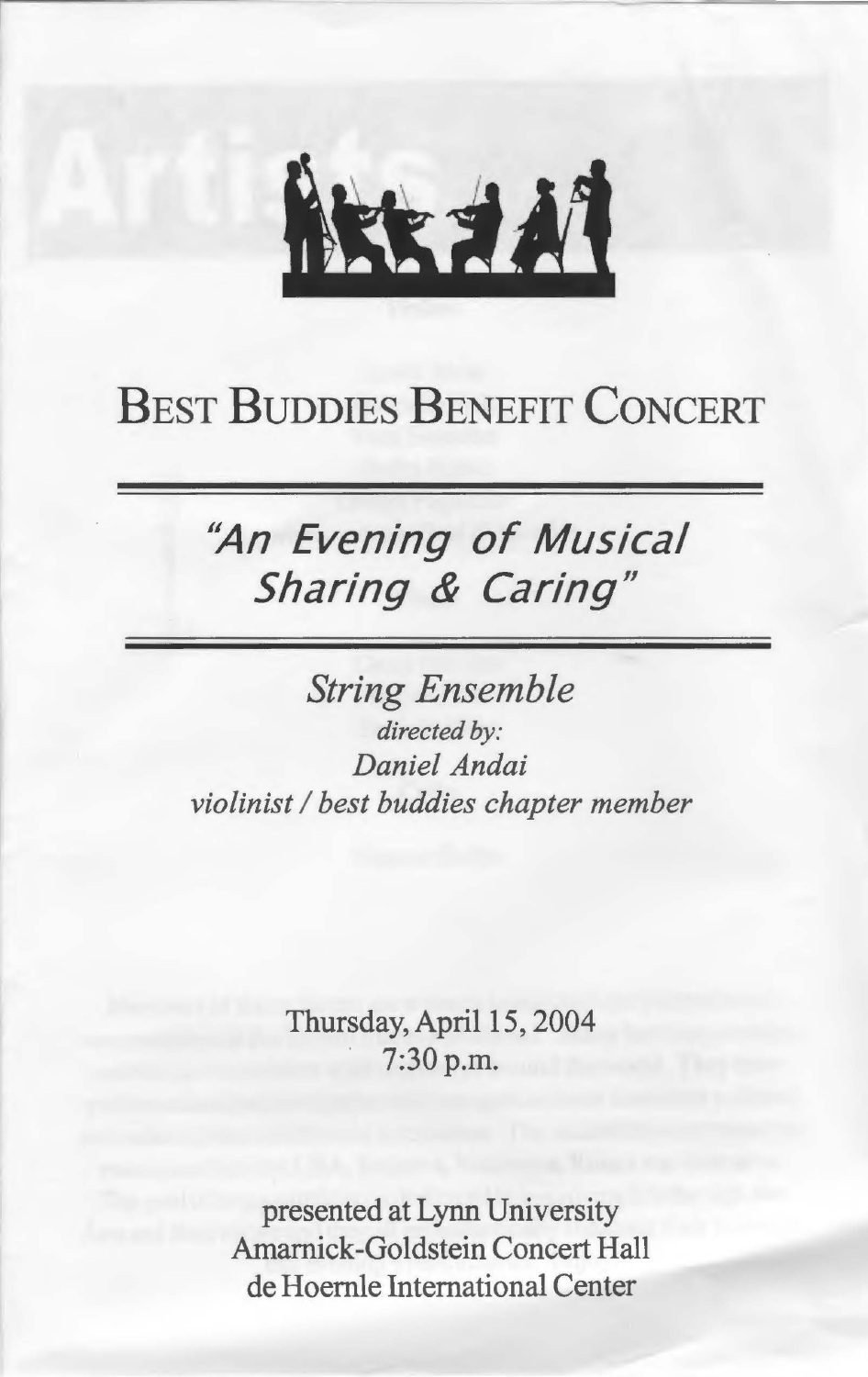

#### **Violins**

DanielAndai Gabrielle Fink Yemi Gonzalez Stefka Illieva Dmitry Pogorelov Marcoantonio Real d' Arbelles

**Violas** 

Cesar Herrera Wallas Pena Sarah Perkins

**Cello** 

#### Simona Barbu

Members of the orchestra are winners in national and international competitions in the United States and abroad. Many have appeared in recitals and as soloists with orchestras around the world. They have performed and received prizes and recognition from important political and cultural personalities and institutions. The orchestra is comprised of musicians from the USA, Bulgaria, Nicaragua, Russia and Romania The goal of every musician is dedicated to improving life through the Arts and their music and they all enthusiastically volunteer their talents in this evening's performance. Enjoy!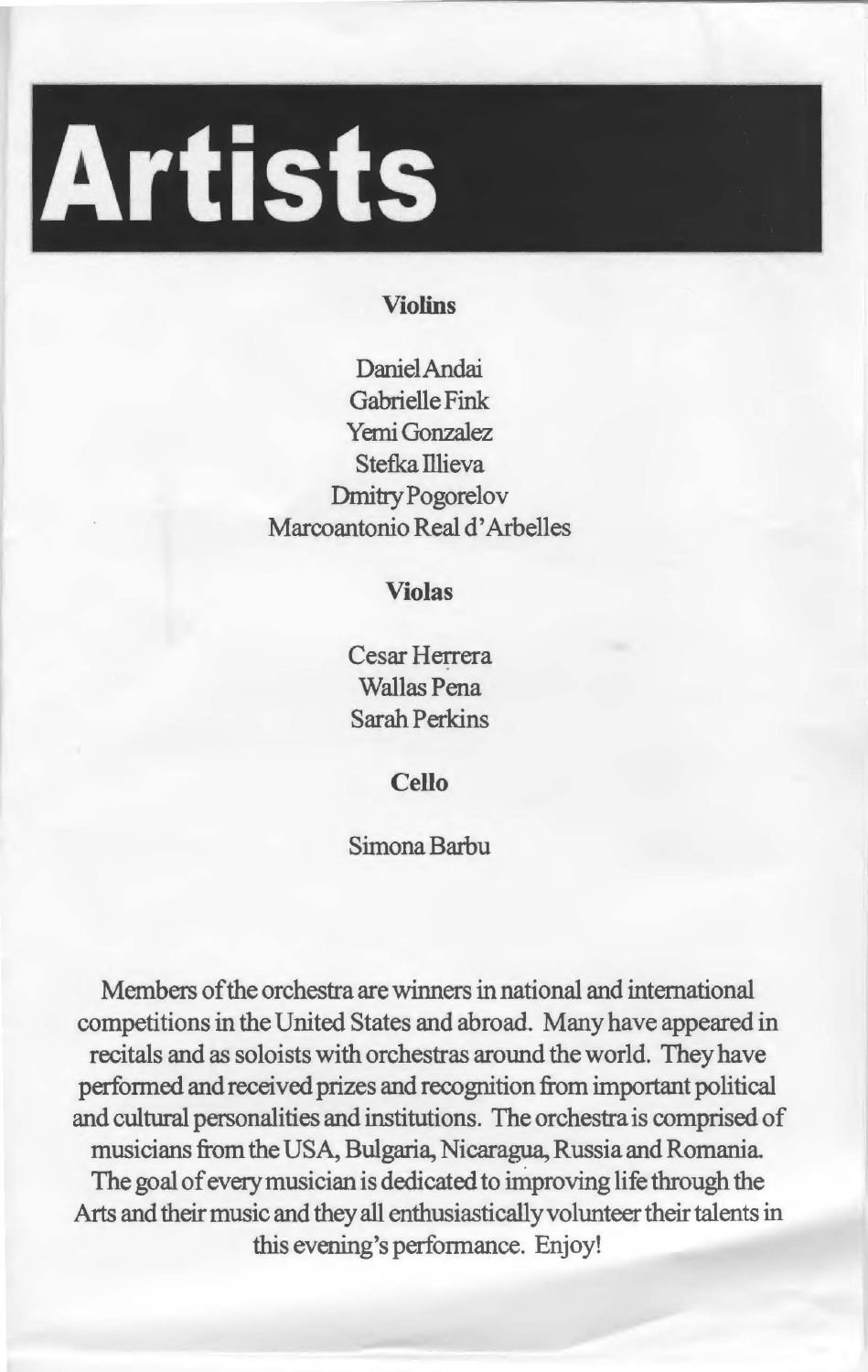# **Program**

| Allegro<br>Romanza<br>Menuetto<br>Rondo      |
|----------------------------------------------|
|                                              |
|                                              |
| Mvt I<br>Mvt II<br>Mvt III (Danza Pastorale) |
|                                              |
| Allegro maestoso<br>Aaron Mahnken, Trumpet   |
|                                              |
|                                              |
| Eleanor Rigby                                |
|                                              |
|                                              |
|                                              |